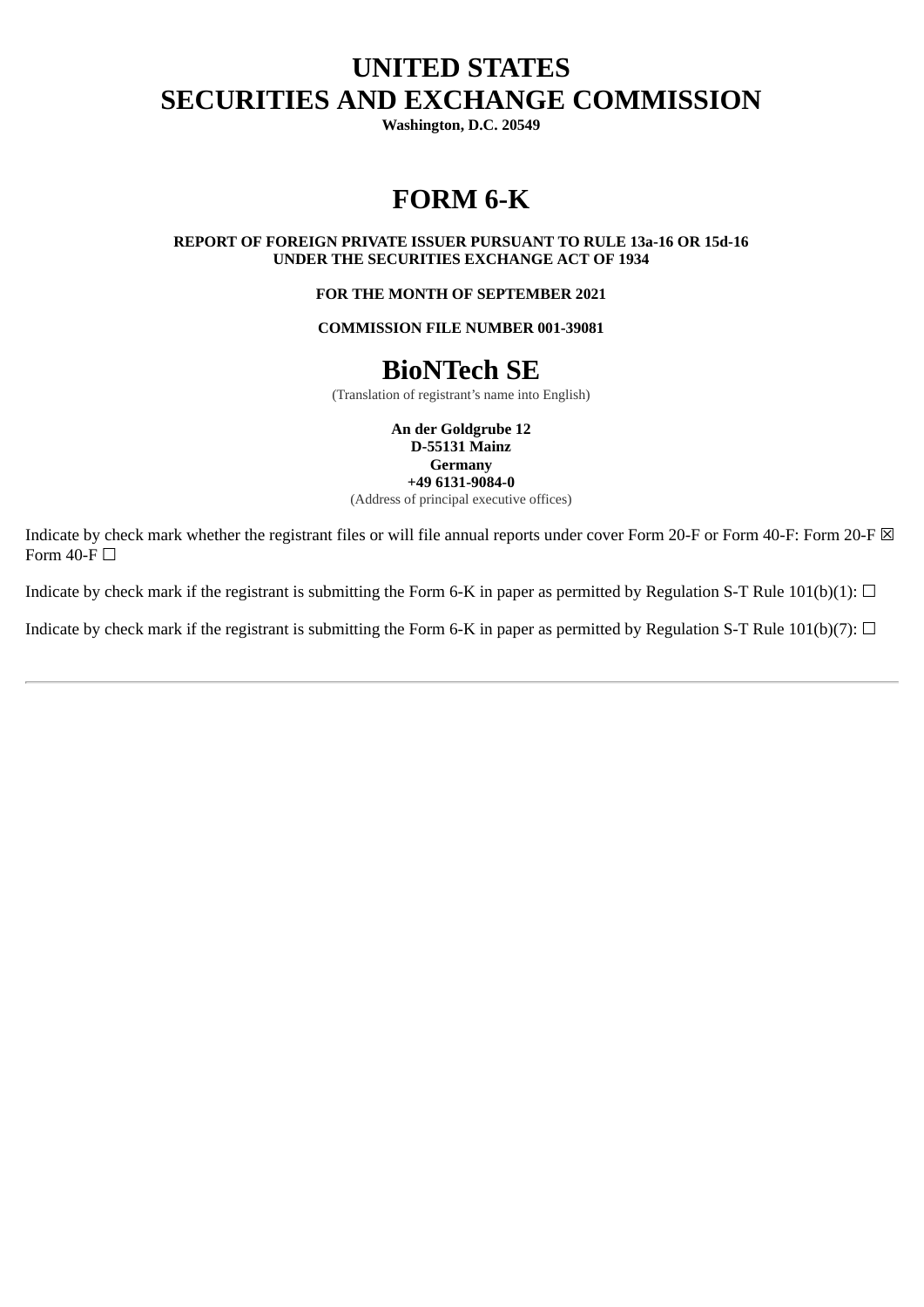# **DOCUMENTS INCLUDED AS PART OF THIS FORM 6-K**

On September 28, 2021, BioNTech SE (the "Company") and Pfizer Inc. today announced that they have submitted data to the U.S. Food and Drug Administration (FDA) from the Phase 2/3 trial of their COVID-19 vaccine in children 5 to <12 years of age. The press release is attached hereto as Exhibit 99.1.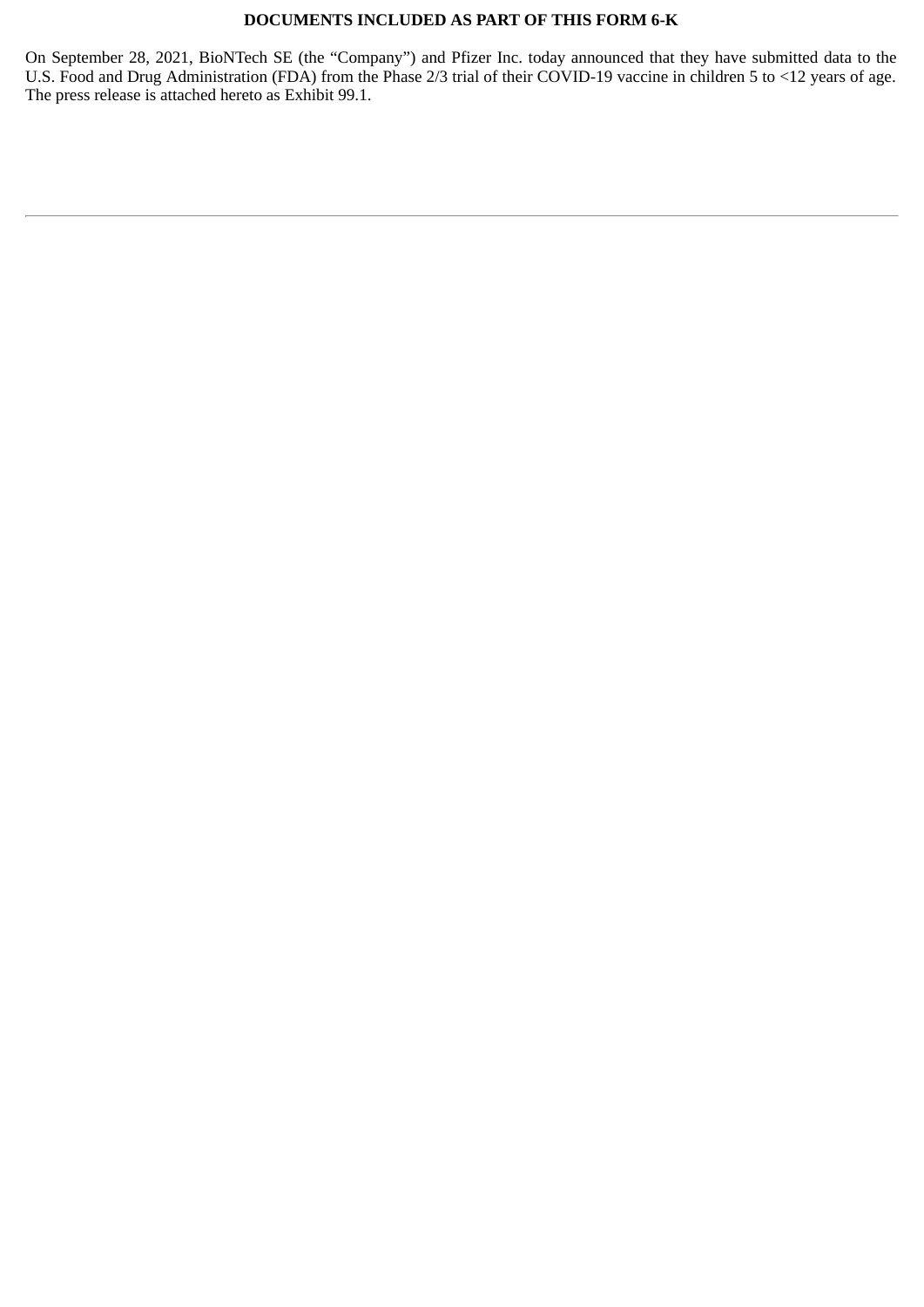# **SIGNATURE**

Pursuant to the requirements of the Exchange Act, the registrant has duly caused this report to be signed on its behalf by the undersigned, thereunto duly authorized.

# **BioNTech SE**

By: /s/ Dr. Sierk Poetting Name: Dr. Sierk Poetting Title: Chief Operating Officer

Date: September 28, 2021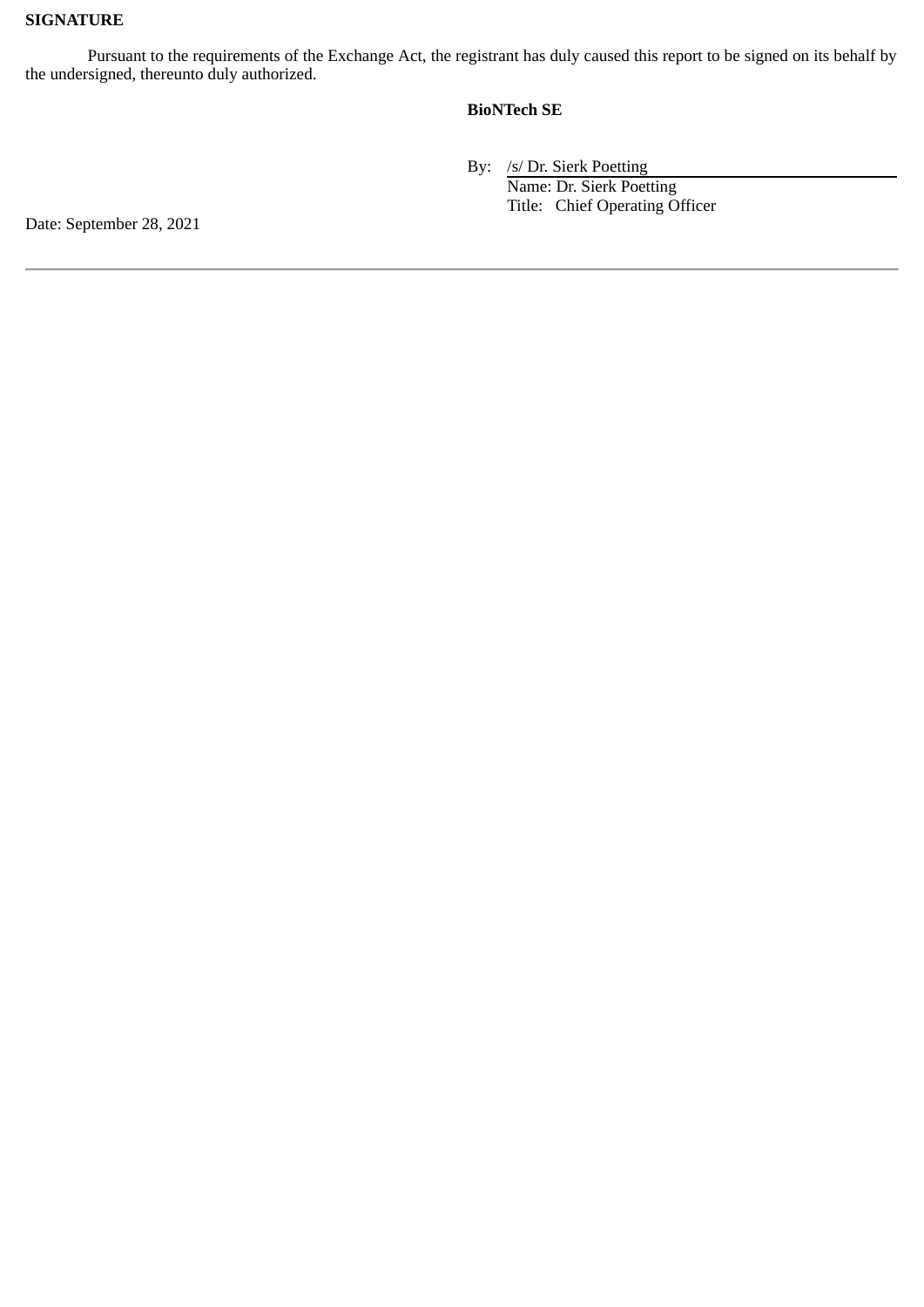# **EXHIBIT INDEX**

# Exhibit Description of Exhibit

99.1 Pfizer and [BioNTech Submit Initial Data to U.S. FDA from Pivotal Trial of COVID-19 Vaccine in Children 5 to](#page-4-0) <12 years of age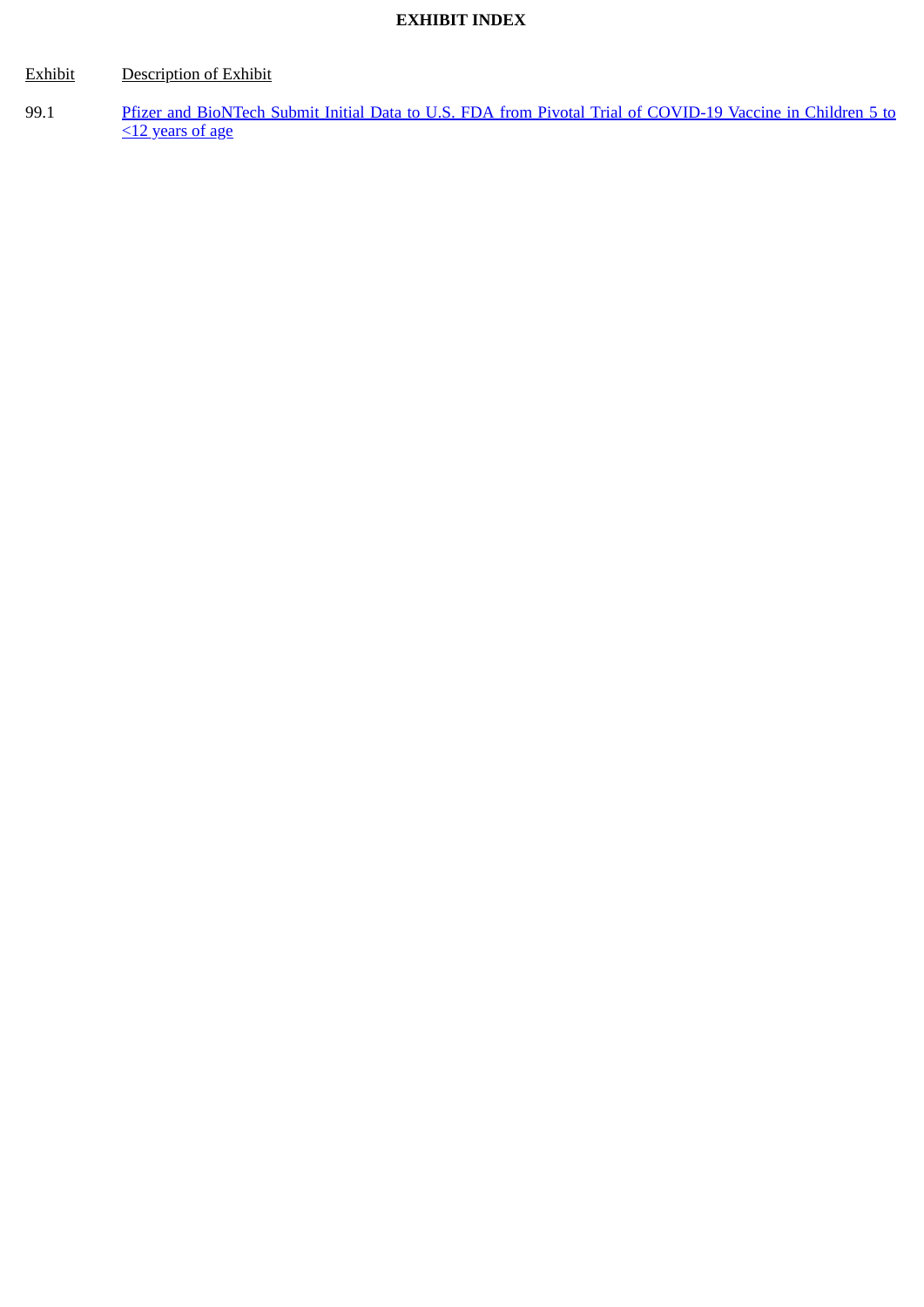

## <span id="page-4-0"></span>**PFIZER AND BIONTECH SUBMIT INITIAL DATA TO U.S. FDA FROM PIVOTAL TRIAL OF COVID-19 VACCINE IN CHILDREN 5 TO <12 YEARS OF AGE**

*Formal submission to request Emergency Use Authorization to follow in the coming weeks*

**NEW YORK, USA and MAINZ, GERMANY, September 28, 2021** — Pfizer Inc. (NYSE: PFE) and BioNTech SE (Nasdaq: BNTX) announced they have submitted data to the U.S. Food and Drug Administration (FDA) from the Phase 2/3 trial of their COVID-19 vaccine in children 5 to <12 years of age.

The Companies announced positive topline results from the pivotal trial on September 20, 2021. In the trial, which included 2,268 participants 5 to <12 years of age, the vaccine demonstrated a favorable safety profile and elicited robust neutralizing antibody responses using a twodose regimen of 10 μg doses. These results – the first from a pivotal trial of any COVID-19 vaccine in this age group – were comparable to those recorded in a previous Pfizer-BioNTech study in people 16 to 25 years of age, who were immunized with 30 μg doses. The 10 μg dose was carefully selected as the preferred dose for safety, tolerability and immunogenicity in children 5 to <12 years of age.

These data have been shared with the FDA for the Agency's initial review. A formal submission to request Emergency Use Authorization (EUA) of the companies' COVID-19 vaccine in children 5 to <12 years of age is expected to follow in the coming weeks. Submissions to the European Medicines Agency (EMA) and other regulatory authorities are also planned.

Topline immunogenicity and safety readouts for the other two age cohorts from the trial – children 2 to <5 years of age and children 6 months to <2 years of age – are expected as soon as the fourth quarter of this year.

Pfizer and BioNTech plan to submit data from the full Phase 3 trial for scientific peer-reviewed publication.

#### **About the Phase 1/2/3 Trial in Children**

The Phase 1/2/3 trial initially enrolled up to 4,500 children ages 6 months to <12 years of age in the United States, Finland, Poland, and Spain from more than 90 clinical trial sites. It was designed to evaluate the safety, tolerability, and immunogenicity of the Pfizer-BioNTech vaccine on a two-dose schedule (approximately 21 days apart) in three age groups: ages 5 to <12 years; ages 2 to <5 years; and ages 6 months to <2 years. Based on the Phase 1 dose-escalation portion of the trial, children 5 to <12 years of age received a two-dose schedule of 10 μg each while children under age 5 received a lower 3 μg dose for each injection in the Phase 2/3 study. The trial enrolled children with or without prior evidence of SARS-CoV-2 infection.

The Pfizer-BioNTech COVID-19 Vaccine, which is based on BioNTech's proprietary mRNA technology, was developed by both BioNTech and Pfizer. BioNTech is the Marketing Authorization Holder in the United States, the European Union, the United Kingdom, Canada and the holder of emergency use authorizations or equivalents in the United States (jointly with Pfizer) and other countries. Submissions

1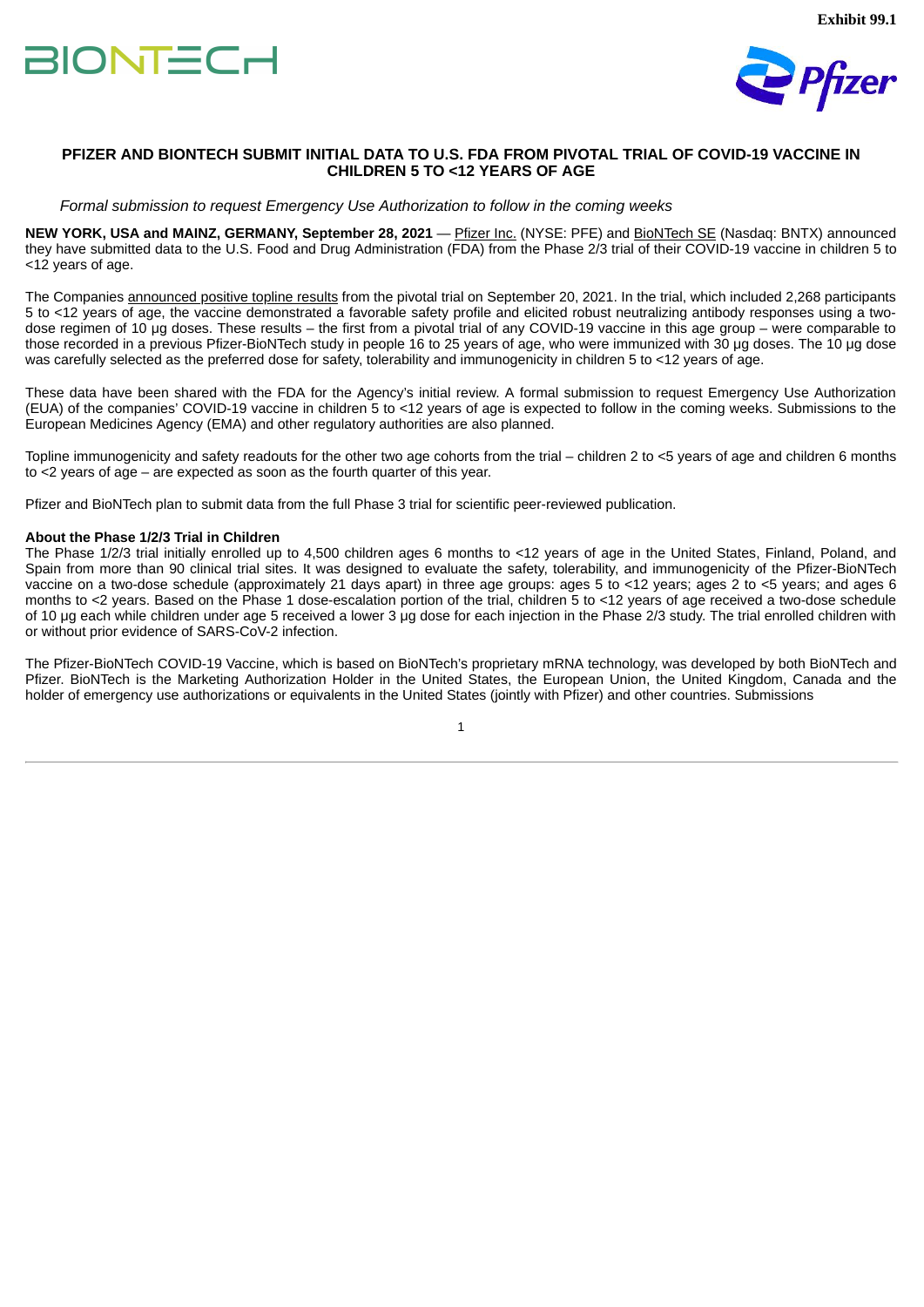to pursue regulatory approvals in those countries where emergency use authorizations or equivalent were initially granted are planned.

# **COMIRNATY**® **U.S. Indication & Authorized Use**

HOW IS THE VACCINE GIVEN?

The vaccine will be given to you as an injection into the muscle.

Primary Series: The vaccine is administered as a 2-dose series, 3 weeks apart. A third dose may be administered at least 4 weeks after the second dose to individuals who are determined to have certain kinds of immunocompromise.

Booster Dose: A single booster dose of the vaccine may be administered to individuals:

- 65 years of age and older
- 18 through 64 years of age at high risk of severe COVID-19
- 18 through 64 years of age whose frequent institutional or occupational exposure to SARS-CoV-2 puts them at high risk of serious complications of COVID-19 including severe COVID-19

### WHAT IS THE INDICATION AND AUTHORIZED USE?

The FDA-approved COMIRNATY® (COVID-19 Vaccine, mRNA) and the EUA-authorized Pfizer-BioNTech COVID-19 Vaccine have the same formulation and can be used interchangeably. Although they may be manufactured in different facilities, the products offer the same safety and effectiveness.

COMIRNATY (COVID-19 Vaccine, mRNA) is an FDA-approved COVID-19 vaccine made by Pfizer for BioNTech.

- It is approved as a 2-dose series for prevention of COVID-19 in individuals 16 years of age and older.
- It is also authorized under EUA to be administered to provide:
	- o a two-dose primary series in individuals 12 through 15 years;
	- o a third primary series dose in individuals 12 years of age and older who have been determined to have certain kinds of immunocompromise; and
	- o a single booster dose in individuals:
		- 65 years of age and older
		- **18 through 64 years of age at high risk of severe COVID-19**
		- 18 through 64 years of age whose frequent institutional or occupational exposure to SARS-CoV-2 puts them at high risk of serious complications of COVID-19 including severe COVID-19

The Pfizer-BioNTech COVID-19 Vaccine has received EUA from FDA to provide:

- a two-dose primary series in individuals 12 years of age and older;
- a third primary series dose for individuals 12 years of age and older who have been determined to have certain kinds of immunocompromise; and
- a single booster dose in individuals:
	- o 65 years of age and older
	- o 18 through 64 years of age at high risk of severe COVID-19
	- o 18 through 64 years of age whose frequent institutional or occupational exposure to SARS-CoV-2 puts them at high risk of serious complications of COVID-19 including severe COVID-19

### **EUA Statement**

Emergency uses of the vaccine have not been approved or licensed by FDA, but have been authorized by FDA, under an Emergency Use Authorization (EUA) to prevent Coronavirus Disease 2019 (COVID-19) in individuals 12 years of age and older. The emergency uses are only authorized for the duration of the declaration that circumstances exist justifying the authorization of emergency use of the medical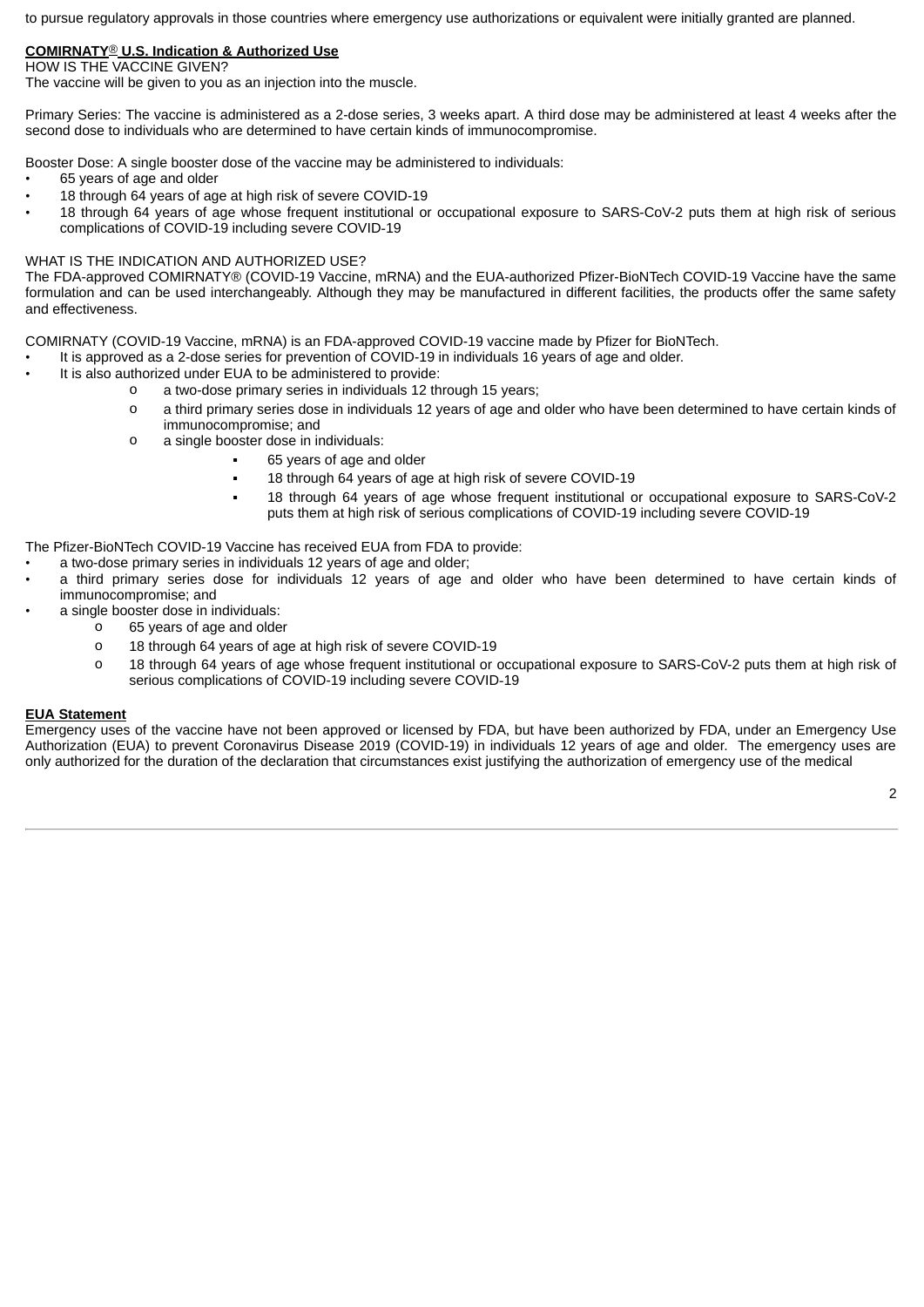product under Section 564(b)(1) of the FD&C Act unless the declaration is terminated or authorization revoked sooner. Please see EUA Fact Sheet at www.cvdvaccine-us.com.

## **IMPORTANT SAFETY INFORMATION**

Individuals should **not** get the Pfizer-BioNTech COVID-19 Vaccine if they:

- had a severe allergic reaction after a previous dose of this vaccine
- had a severe allergic reaction to any ingredient of this vaccine

Individuals should tell the vaccination provider about all of their medical conditions, including if they:

- have any allergies
- have had myocarditis (inflammation of the heart muscle) or pericarditis (inflammation of the lining outside the heart)
- have a fever
- have a bleeding disorder or are on a blood thinner
- are immunocompromised or are on a medicine that affects the immune system
- are pregnant, plan to become pregnant, or are breastfeeding
- have received another COVID-19 vaccine
- have ever fainted in association with an injection

The vaccine may not protect everyone.

Side effects reported with the vaccine include:

- There is a remote chance that the vaccine could cause a severe allergic reaction. A severe allergic reaction would usually occur within a few minutes to one hour after getting a dose of the vaccine. For this reason, vaccination providers may ask individuals to stay at the place where they received the vaccine for monitoring after vaccination
- Signs of a severe allergic reaction can include difficulty breathing, swelling of the face and throat, a fast heartbeat, a bad rash all over the body, dizziness, and weakness
- If an individual experiences a severe allergic reaction, they should call 9-1-1 or go to the nearest hospital
- Myocarditis (inflammation of the heart muscle) and pericarditis (inflammation of the lining outside the heart) have occurred in some people who have received the vaccine. In most of these people, symptoms began within a few days following receipt of the second dose of the vaccine. The chance of having this occur is very low. Individuals should seek medical attention right away if they have any of the following symptoms after receiving the vaccine:
	- o chest pain
	- o shortness of breath
	- o feelings of having a fast-beating, fluttering, or pounding heart
	- Side effects that have been reported with the vaccine include:
		- o severe allergic reactions; non-severe allergic reactions such as rash, itching, hives, or swelling of the face; myocarditis (inflammation of the heart muscle); pericarditis (inflammation of the lining outside the heart); injection site pain; tiredness; headache; muscle pain; chills; joint pain; fever; injection site swelling; injection site redness; nausea; feeling unwell; swollen lymph nodes (lymphadenopathy); decreased appetite, diarrhea; vomiting; arm pain fainting in association with injection of the vaccine
- These may not be all the possible side effects of the vaccine. Serious and unexpected side effects may occur. The possible side effects of the vaccine are still being studied in clinical trials. Call the vaccination provider or your healthcare provider if you have any side effects that bother you or do not go away

Data on administration of this vaccine at the same time as other vaccines has not yet been submitted to FDA. Individuals considering receiving this vaccine with other vaccines, should discuss their options with their healthcare provider.

Patients should always ask their healthcare providers for medical advice about adverse events. Individuals are encouraged to report negative side effects of vaccines to the US Food and Drug Administration (FDA) and the Centers for Disease Control and Prevention (CDC). Visit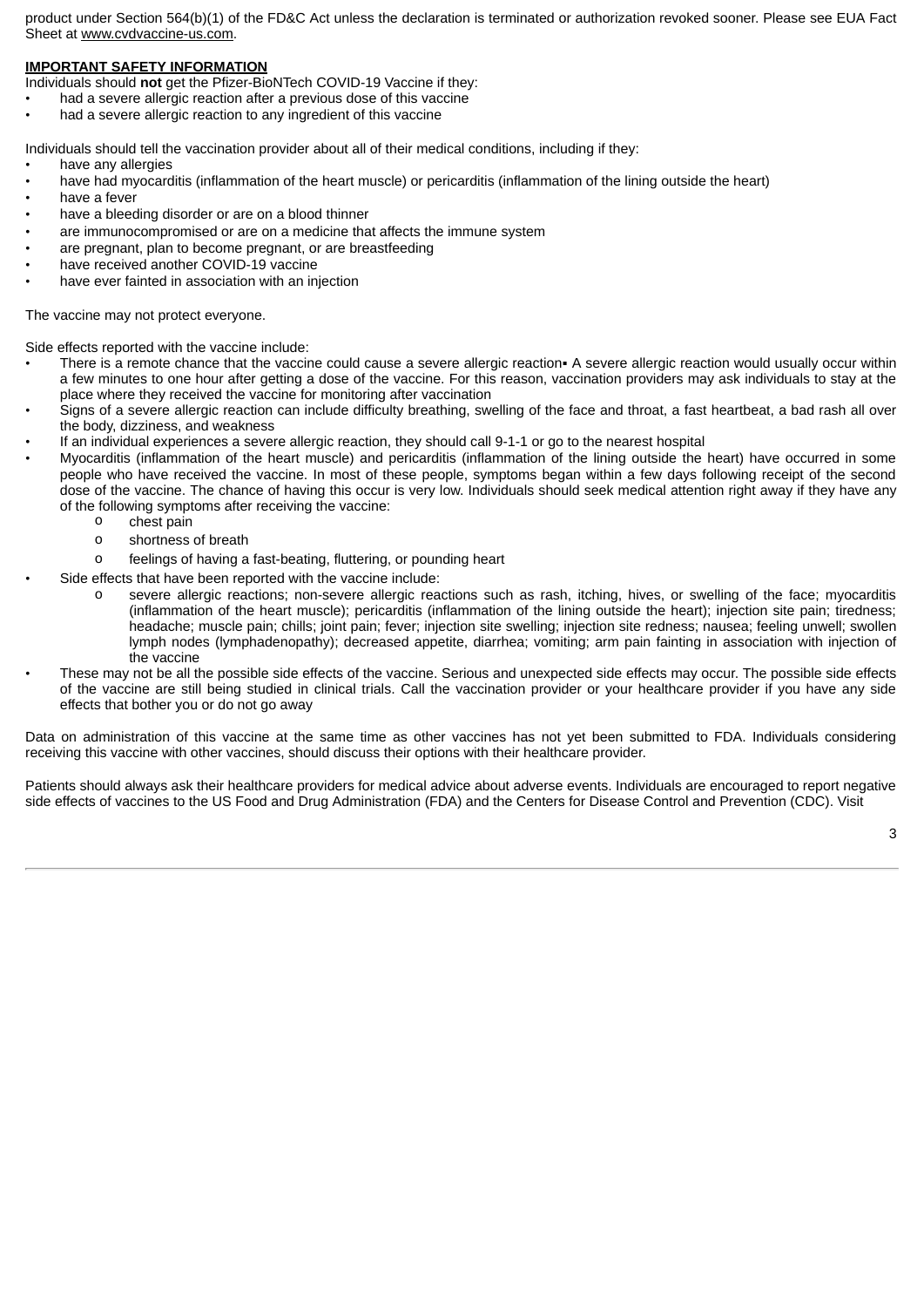http://www.vaers.hhs.gov or call 1‐800‐822‐7967. In addition, side effects can be reported to Pfizer Inc. at www.pfizersafetyreporting.com or by calling 1-800-438-1985.

Please click here for full Prescribing Information (16+ years of age). Please click here for Fact Sheet for Vaccination Providers (12+ years of age). Please click here for the Recipients and Caregivers Fact Sheet.

#### **About Pfizer: Breakthroughs That Change Patients' Lives**

At Pfizer, we apply science and our global resources to bring therapies to people that extend and significantly improve their lives. We strive to set the standard for quality, safety and value in the discovery, development and manufacture of health care products, including innovative medicines and vaccines. Every day, Pfizer colleagues work across developed and emerging markets to advance wellness, prevention, treatments and cures that challenge the most feared diseases of our time. Consistent with our responsibility as one of the world's premier innovative biopharmaceutical companies, we collaborate with health care providers, governments and local communities to support and expand access to reliable, affordable health care around the world. For more than 170 years, we have worked to make a difference for all who rely on us. We routinely post information that may be important to investors on our website at www.Pfizer.com. In addition, to learn more, please visit us on www.Pfizer.com and follow us on Twitter at @Pfizer and @Pfizer News, LinkedIn, YouTube and like us on Facebook at Facebook.com/Pfizer.

#### **Pfizer Disclosure Notice**

The information contained in this release is as of September 28, 2021. Pfizer assumes no obligation to update forward-looking statements contained in this release as the result of new information or future events or developments.

This release contains forward-looking information about Pfizer's efforts to combat COVID-19, the collaboration between BioNTech and Pfizer to develop a COVID-19 vaccine, the BNT162 mRNA vaccine program and COMIRNATY (COVID-19 Vaccine, mRNA) (BNT162b2) (including potential in children 5 to <12 years of years of age and a study in children 6 months to 5 years of age, qualitative assessments of available data, potential benefits, expectations for clinical trials, the anticipated timing of data readouts, regulatory submissions, regulatory approvals or authorizations and anticipated manufacturing, distribution and supply) involving substantial risks and uncertainties that could cause actual results to differ materially from those expressed or implied by such statements. Risks and uncertainties include, among other things, the uncertainties inherent in research and development, including the ability to meet anticipated clinical endpoints, commencement and/or completion dates for clinical trials, regulatory submission dates, regulatory approval dates and/or launch dates, as well as risks associated with preclinical and clinical data (including the Phase 2/3 data), including the possibility of unfavorable new preclinical, clinical or safety data and further analyses of existing preclinical, clinical or safety data; whether and when our Phase 3 clinical trial will demonstrate protection from infection or disease following a booster dose, which is the subject of ongoing study; the ability to produce comparable clinical or other results, including the rate of vaccine effectiveness and safety and tolerability profile observed to date, in additional analyses of the Phase 3 trial and additional studies or in larger, more diverse populations following commercialization; the ability of BNT162b2 to prevent COVID-19 caused by emerging virus variants; the risk that more widespread use of the vaccine will lead to new information about efficacy, safety, or other developments, including the risk of additional adverse reactions, some of which may be serious; the risk that preclinical and clinical trial data are subject to differing interpretations and assessments, including during the peer review/publication process, in the scientific community generally, and by regulatory authorities; whether and when additional data from the BNT162 mRNA vaccine program will be published in scientific journal publications and, if so, when and with what modifications and interpretations; whether regulatory authorities will be satisfied with the design of and results from these and any future preclinical and clinical studies; whether and when submissions to the FDA and other regulatory authorities to request emergency use or conditional marketing authorizations for BNT162b2 in younger pediatric populations will be made, whether and when applications for a potential booster dose will be filed in any other jurisdictions and whether and when other biologics license and/or emergency use authorization applications or amendments to any such applications may be filed in particular jurisdictions for BNT162b2 or any other potential vaccines that may arise from the BNT162 program, and if obtained, whether or when such emergency use authorization or licenses will expire or terminate; whether and when any applications that may be pending or filed for BNT162b2 (including the potential submissions for younger pediatric populations, a potential booster dose or any other requested amendments to the emergency use or conditional marketing authorizations) or other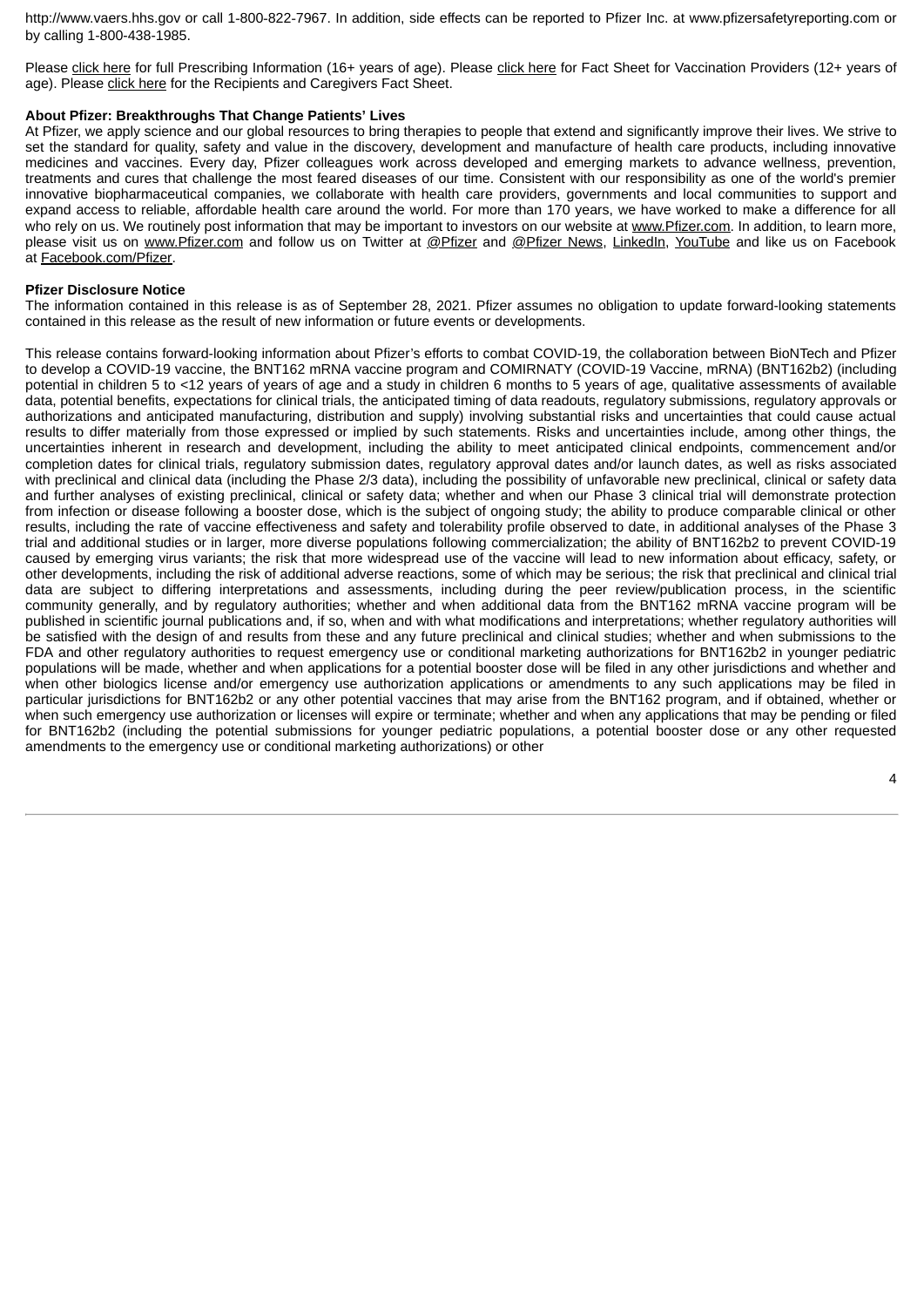vaccines that may result from the BNT162 program may be approved by particular regulatory authorities, which will depend on myriad factors, including making a determination as to whether the vaccine's benefits outweigh its known risks and determination of the vaccine's efficacy and, if approved, whether it will be commercially successful; decisions by regulatory authorities impacting labeling or marketing, manufacturing processes, safety and/or other matters that could affect the availability or commercial potential of a vaccine, including development of products or therapies by other companies; disruptions in the relationships between us and our collaboration partners, clinical trial sites or third-party suppliers; the risk that demand for any products may be reduced or no longer exist; risks related to the availability of raw materials to manufacture a vaccine; challenges related to our vaccine's ultra-low temperature formulation, two-dose schedule and attendant storage, distribution and administration requirements, including risks related to storage and handling after delivery by Pfizer; the risk that we may not be able to successfully develop other vaccine formulations, booster doses or new variant-specific vaccines; the risk that we may not be able to create or scale up manufacturing capacity on a timely basis or maintain access to logistics or supply channels commensurate with global demand for our vaccine, which would negatively impact our ability to supply the estimated numbers of doses of our vaccine within the projected time periods as previously indicated; whether and when additional supply agreements will be reached; uncertainties regarding the ability to obtain recommendations from vaccine advisory or technical committees and other public health authorities and uncertainties regarding the commercial impact of any such recommendations; challenges related to public vaccine confidence or awareness; uncertainties regarding the impact of COVID-19 on Pfizer's business, operations and financial results; and competitive developments.

A further description of risks and uncertainties can be found in Pfizer's Annual Report on Form 10-K for the fiscal year ended December 31, 2020 and in its subsequent reports on Form 10-Q, including in the sections thereof captioned "Risk Factors" and "Forward-Looking Information and Factors That May Affect Future Results", as well as in its subsequent reports on Form 8-K, all of which are filed with the U.S. Securities and Exchange Commission and available at www.sec.gov and www.pfizer.com.

## **About BioNTech**

Biopharmaceutical New Technologies is a next generation immunotherapy company pioneering novel therapies for cancer and other serious diseases. The Company exploits a wide array of computational discovery and therapeutic drug platforms for the rapid development of novel biopharmaceuticals. Its broad portfolio of oncology product candidates includes individualized and off-the-shelf mRNA-based therapies, innovative chimeric antigen receptor T cells, bi-specific checkpoint immuno-modulators, targeted cancer antibodies and small molecules. Based on its deep expertise in mRNA vaccine development and in-house manufacturing capabilities, BioNTech and its collaborators are developing multiple mRNA vaccine candidates for a range of infectious diseases alongside its diverse oncology pipeline. BioNTech has established a broad set of relationships with multiple global pharmaceutical collaborators, including Genmab, Sanofi, Bayer Animal Health, Genentech, a member of the Roche Group, Regeneron, Genevant, Fosun Pharma, and Pfizer. For more information, please visit www.BioNTech.de.

### **BioNTech Forward-looking Statements**

This press release contains "forward-looking statements" of BioNTech within the meaning of the Private Securities Litigation Reform Act of 1995. These forward-looking statements may include, but may not be limited to, statements concerning: BioNTech's efforts to combat COVID-19; the collaboration between BioNTech and Pfizer including the program to develop a COVID-19 vaccine and COMIRNATY (COVID-19 Vaccine, mRNA) (BNT162b2) (including the potential in children 5 to <12 years of age and a study in children 6 months to 5 years of age, qualitative assessments of available data, potential benefits, expectations for clinical trials, the anticipated timing of regulatory submissions, regulatory approvals or authorizations and anticipated manufacturing, distribution and supply); our expectations regarding the potential characteristics of BNT162b2 in our clinical trials and/or in commercial use based on data observations to date; the ability of BNT162b2 to prevent COVID-19 caused by emerging virus variants; the expected time point for additional readouts on efficacy data of BNT162b2 in our clinical trials; the nature of the clinical data, which is subject to ongoing peer review, regulatory review and market interpretation; the timing for submission of data for, or receipt of, any marketing approval or Emergency Use Authorization; our contemplated shipping and storage plan, including our estimated product shelf life at various temperatures; and the ability of BioNTech to supply the quantities of BNT162 to support clinical development and market demand, including our production estimates for 2021. Any forward-looking statements in this press release are based on BioNTech current expectations and beliefs of future events, and are subject to a number of risks and uncertainties that could cause actual